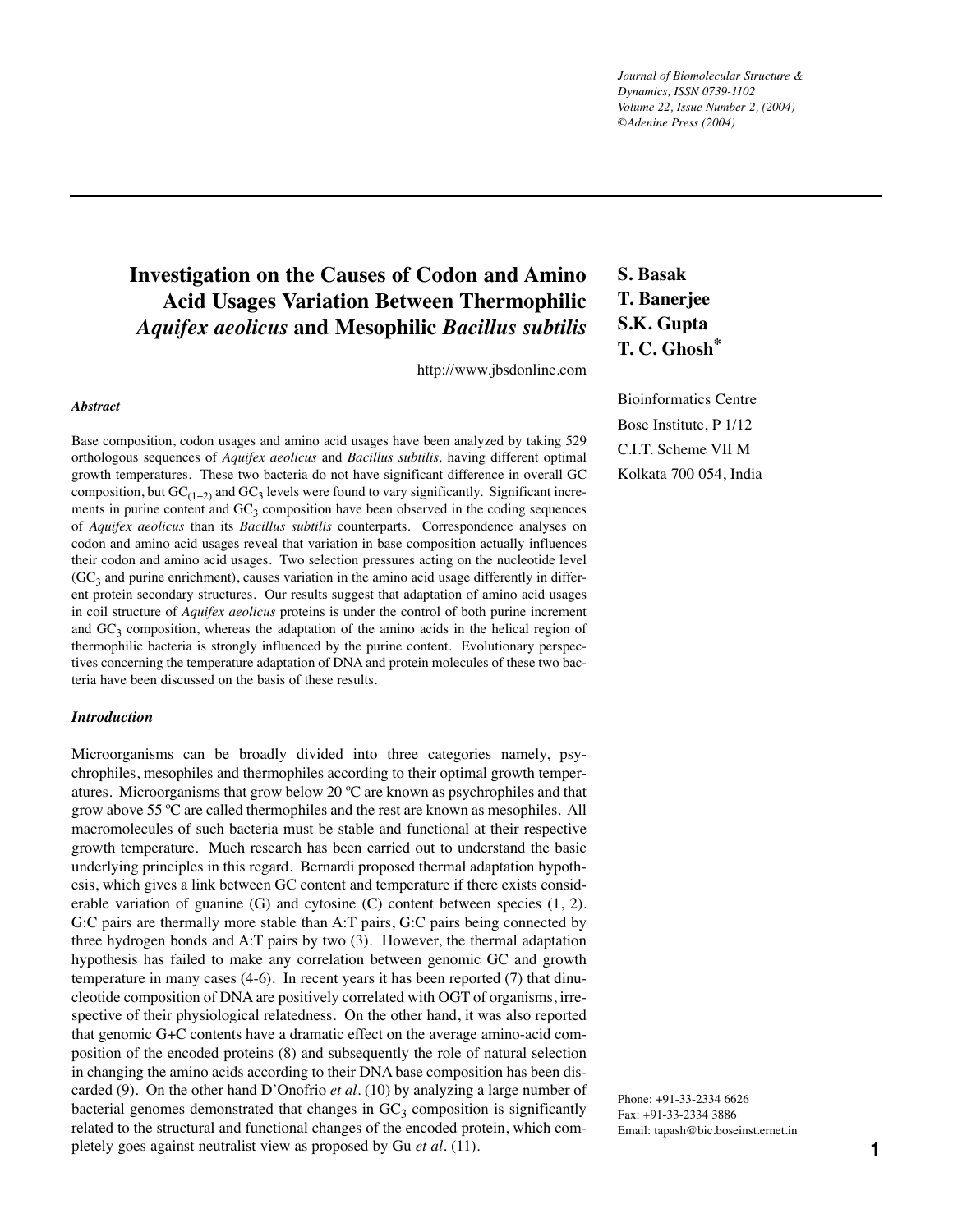Asymmetrical substitution pattern in orthologous proteins has been reported from organisms having different optimal growth temperature but sharing similar GC composition and these results gave an indication of which amino acid substitutions were adaptive at different temperature (12, 13). Even when mesophiles and thermophiles have the same genomic G+C content, it would not be possible to interpret all asymmetrical substitution patterns between them as evidence for thermal adaptation, because there are other processes besides changes in G+C content (14, 15). A lot of research works have been carried out in selecting the amino acid usages according to the growth temperature of an organism, but unfortunately very few authors have studied the relationships between the synonymous codon usage and their growth temperature. Very recently, it has been shown that there is a consistent difference in the pattern of synonymous codon usage between thermophilic and mesophilic prokaryotes (16, 17) and there is strong evidence that this difference is the result of selection linked to thermophily (18). The selection for codon and amino acid usages at high temperature and its relation to the base composition has been discussed elsewhere (18).

In the present study, detailed comparative analyses on base composition, codon and amino acid usages have been performed on 529 orthologous sequences of two eubacteria namely, *Aquifex aeolicus* and *Bacillus subtilis* both having similar genomic G+C contents but different optimal growth temperatures. At this point it is to be mentioned that the inter-species variability of (G+C) content in weakly selected positions is close to the intra-species variability in these two eubacteria (19) and since the polymorphisms in  $(G+C)$  content is about 5%, it is quite sensible for evolutionary studies with these two organisms. The goal of our study is to understand the effect of base composition in selecting the codon and amino acid usages in these two organisms. Our results suggest that base composition has a strong effect in selecting the codon and amino acid usage in these two bacteria. Our results also suggest that purine enrichment in the coil and helix region not only stabilizes the nucleic acid but also influences the amino acid composition according to the growth temperature. Additionally,  $GC_3$  composition influences the amino acid usage significantly in coil structure.

# *Materials and Methods*

Five hundred and twenty nine orthologous gene pairs of *Aquifex aeolicus* and *Bacillus subtilis* were extracted from Cluster of Orthologous Genes (COG) database, available at NCBI (http://www.ncbi.nlm.nih.gov/COG). CLUSTALW was used to align the protein sequences. Codon based alignment program developed by us was used to align the DNA sequences. The secondary structures corresponding to each of the sequences were downloaded from Consensus Secondary Structure Prediction Program available at http://npsa-pbil.ibcp.fr (20). The consensus in the prediction of secondary structure is defined as at least five algorithms out of eight used yielding the same predicted structure. Correspondence analysis available in CodonW program was used to investigate the major trend in codon and amino acid usage variation among the genes (21). The Students *t test* was used to evaluate the significance of the pair-wise differences in nucleotide as well as amino acid composition.

# *Results & Discussion*

### *Overall Compositional Analysis*

The average levels of  $GC_{(1+2)}$  and  $GC_3$  of 529 orthologous genes of both *Aquifex aeolicus* and *Bacillus subtilis* shown in Table I indicates that there are significant differences in  $GC_{(1+2)}$  and  $GC_3$  levels between these two organisms in spite of the fact that these two organisms do not have significant difference in overall GC composition. Indeed, a GC<sub>3</sub> level of *Aquifex aeolicus* is significantly higher than the GC<sub>3</sub> levels of *Bacillus subtilis* ( $P < 2.72 \times 10^{-52}$ ), whereas opposite is true for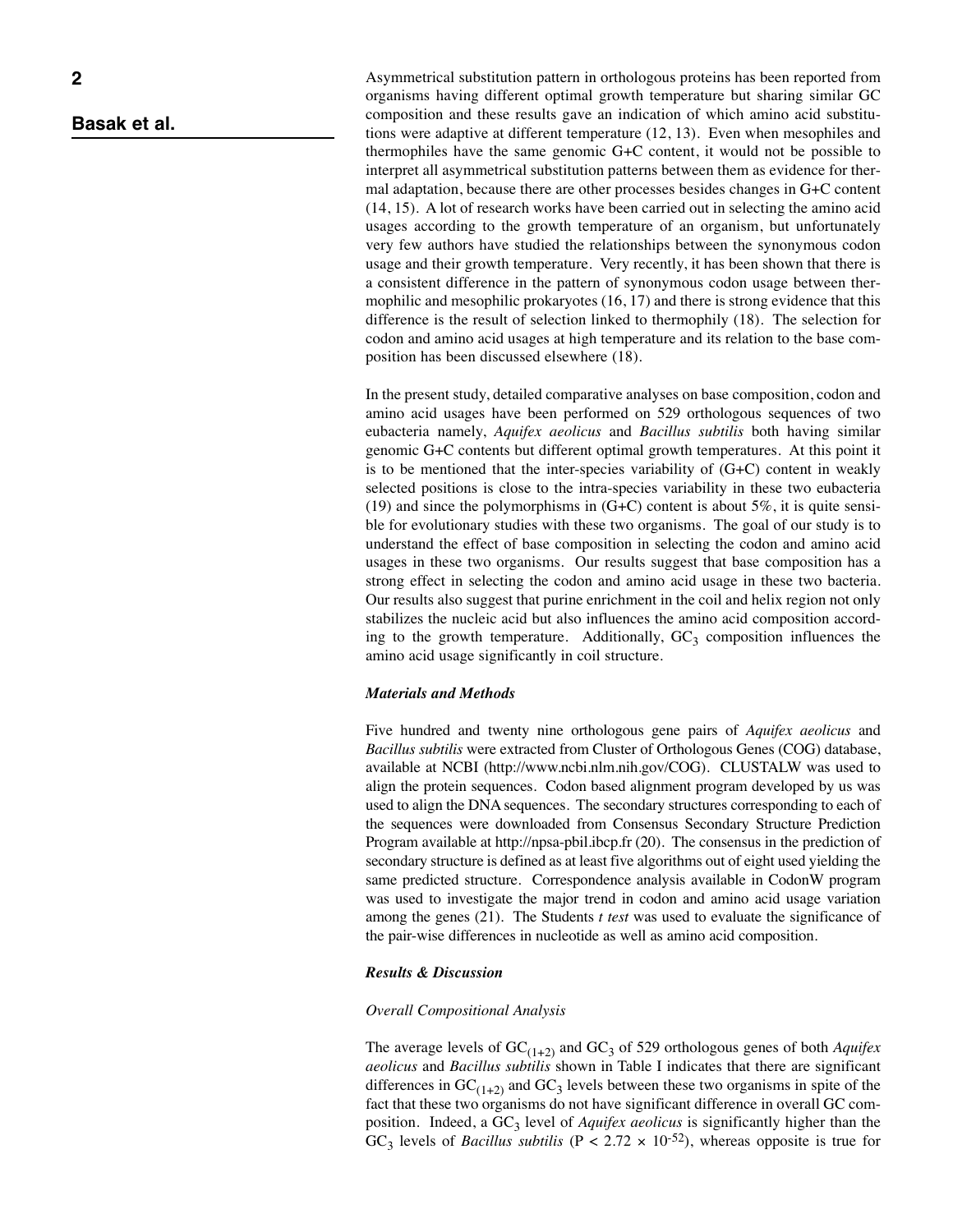GC<sub>(1+2)</sub> levels (P < 4.18 × 10<sup>-50</sup>). Differences in GC<sub>(1+2)</sub> levels between the two organisms indicate that the occurrences of amino acids must be different between the orthologous sequences of these two bacteria. It is well known that majority of the substitutions at the first two codon positions results in non-synonymous substitution and it was also argued that first and second codon positions undergo strong purifying selection, whereas majority of nucleotide substitutions at the third codon positions are synonymous and is under weak purifying selection (22-24). Therefore, one can reasonably expect that the large differences in  $GC<sub>3</sub>$  levels between these two bacteria might have very little role in differentiating the amino acids in these two organisms. In order to investigate the role of  $GC<sub>3</sub>$  in influencing the evolution of encoded proteins we further classified the genes as invariant (where the identical amino acid appears in the corresponding aligned sites) and variant (where non-identical amino acid appears in the corresponding aligned sites) portions. To do this we aligned the orthologous sequence pairs and then corresponding nucleotide sequences of invariant as well as variant portions were retrieved. The  $GC_3$  levels at the three different codon positions both at variant and invariant positions (data not shown) indicates that GC levels at both first and third

**Table I**

| rable 1<br>Base compositions of <i>Aquifex aeolicus</i> and <i>Bacillus subtilis</i> genes. |                 |            |                   |                        |
|---------------------------------------------------------------------------------------------|-----------------|------------|-------------------|------------------------|
|                                                                                             |                 | A.aeolicus | <b>B.subtilis</b> | p-value                |
| OVERALL                                                                                     |                 |            |                   |                        |
|                                                                                             | GC              | 43.58      | 44.29             | n.s.                   |
|                                                                                             | $GC1+2$         | 42.34      | 45.59             | $4.18\times10^{-50}$   |
|                                                                                             | GC <sub>3</sub> | 48.71      | 42.56             | $2.72\times10^{-52}$   |
|                                                                                             | A <sub>1</sub>  | 33.02      | 29.77             | $3.72\times10^{-36}$   |
|                                                                                             | A <sub>2</sub>  | 34.13      | 32.95             | $1.03\times10^{-03}$   |
|                                                                                             | $A_3$           | 30.36      | 28.23             | $8.47\times10^{-13}$   |
|                                                                                             | $G_1$           | 35.64      | 35.97             | n.s.                   |
|                                                                                             | G <sub>2</sub>  | 15.50      | 15.50             | n.s.                   |
|                                                                                             | $G_3$           | 24.40      | 21.75             | $6.05 \times 10^{-18}$ |
|                                                                                             |                 |            |                   |                        |
| <b>HELIX</b>                                                                                |                 |            |                   |                        |
|                                                                                             | $GC1+2$         | 38.18      | 43.20             | $1.03\times10^{-53}$   |
|                                                                                             | GC <sub>3</sub> | 48.94      | 42.09             | $5.63\times10^{-40}$   |
|                                                                                             | A <sub>1</sub>  | 34.25      | 28.75             | $4.74 \times 10^{-42}$ |
|                                                                                             | A <sub>2</sub>  | 38.83      | 35.98             | $6.23\times10^{-08}$   |
|                                                                                             | $A_3$           | 32.76      | 31.02             | $1.00\times10^{-04}$   |
|                                                                                             | $G_1$           | 34.78      | 36.14             | $2.33\times10^{-03}$   |
|                                                                                             | G <sub>2</sub>  | 10.83      | 10.49             | n.s.                   |
|                                                                                             | $G_3$           | 28.02      | 25.25             | $5.34 \times 10^{-10}$ |
|                                                                                             |                 |            |                   |                        |
| COIL                                                                                        | $GC1+2$         | 50.99      | 52.46             | $2.52\times10^{-07}$   |
|                                                                                             | GC <sub>3</sub> | 49.72      | 43.14             | $2.17\times10^{-40}$   |
|                                                                                             | A <sub>1</sub>  | 31.66      | 29.46             | $3.26 \times 10^{-09}$ |
|                                                                                             | A <sub>2</sub>  | 35.55      | 35.65             | n.s.                   |
|                                                                                             | $A_3$           | 28.58      | 28.27             | n.s.                   |
|                                                                                             | $G_1$           | 37.48      | 37.35             | n.s.                   |
|                                                                                             | G <sub>2</sub>  | 23.50      | 23.26             | n.s.                   |
|                                                                                             | $G_3$           | 23.02      | 19.86             | $1.73\times10^{-18}$   |
|                                                                                             |                 |            |                   |                        |
| <b>STRAND</b>                                                                               |                 |            |                   |                        |
|                                                                                             | $GC1+2$         | 33.17      | 33.82             | n.s.                   |
|                                                                                             | GC <sub>3</sub> | 45.55      | 43.17             | $9.62\times10^{-04}$   |
|                                                                                             | A <sub>1</sub>  | 32.65      | 33.31             | n.s.                   |
|                                                                                             | A <sub>2</sub>  | 18.13      | 16.98             | $2.49\times10^{-02}$   |
|                                                                                             | $A_3$           | 28.59      | 21.06             | $6.96\times10^{-29}$   |
|                                                                                             | $G_1$           | 34.43      | 32.83             | $1.00\times10^{-02}$   |
|                                                                                             | G <sub>2</sub>  | 8.61       | 7.97              | n.s.                   |
|                                                                                             | $G_3$           | 18.70      | 18.98             | n.s.                   |

# *Running Title Needed*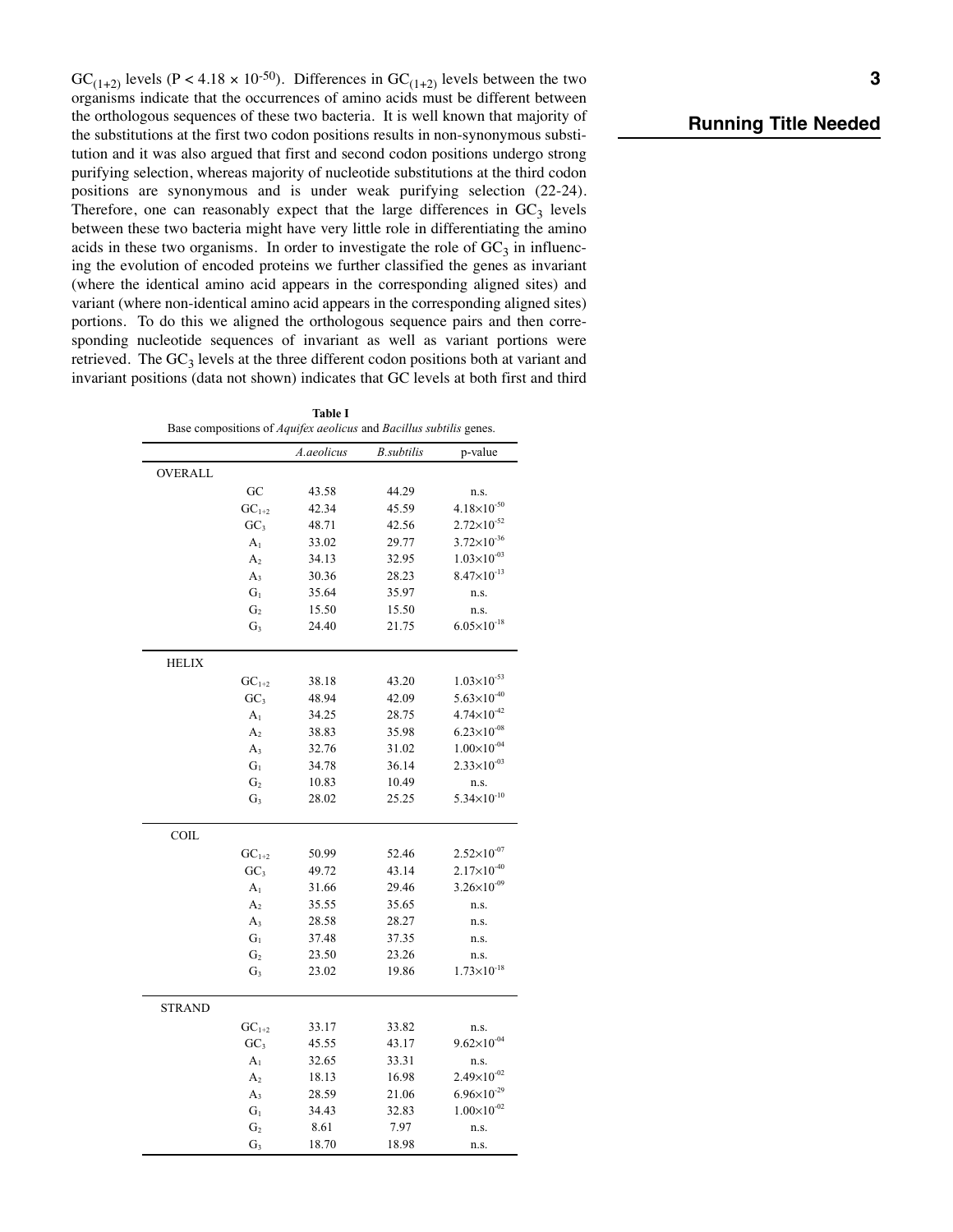codon positions at invariant sites are significantly different suggesting that the differences in GC levels at the first and third codon positions between the two organisms are nothing but the manifestations of synonymous nucleotide substitution. In the variant portion it was observed that GC composition of *Aquifex aeolicus* genes at the first and second codon positions were found to be significantly lower than the *Bacillus subtilis* counterparts and  $GC<sub>3</sub>$  levels of *Aquifex aeolicus* genes were found to be significantly higher than *Bacillus subtilis*. The difference in  $GC<sub>2</sub>$  levels in the variant region is expected as it is mainly responsible for the non-synonymous substitutions, but  $GC_1$  and  $GC_3$  differences are not always responsible for a synonymous substitution. In fact, data of amino acid substitution matrix based on pair-wise alignment of orthologous sequences indicates that large proportions of amino acids are substituted by those amino acids, which are interchangeable only by changing bases at the third positions of codons (data not shown).

### *Overall Codon Usage Analysis*

Multivariate statistical analysis has been widely used to study the codon usage variation among the genes in different organisms. Correspondence analysis is one of the multivariate statistical technique in which the data are plotted in a multidimensional space of 59 axes (excluding Met, Trp and stop codons) and then it determines the most prominent axes contributing the codon usage variation among the genes. The CA was performed using the RSCU data in order to minimize the effects of amino acid composition. CA analysis on RSCU values detected one major trend and accounted for 26.53% of the total variation and none of the other axes accounted more than 9.26% of the total variation. Thus it can be said that there are single major explanatory axis on the synonymous codon usage variation among the genes in this dataset. The positions of the genes along the first and second major axes produced by CA on RSCU values are shown in Figure 1 and it was observed that the genes can be separated along the first major axis according to the genome type. At this point it is worthwhile to mention that since the two bacteria have different growth temperatures it can reasonably be argued that growth temperatures have a profound effect in separating the genes along the first major axis as observed by Lynn *et al.* (17). It was also observed that the positions of the genes along the first major axis is positively correlated with  $GC_3$  (r = 0.545, p < 0.01), indicating that GC<sub>3</sub> levels are relatively higher in *Aquifex aeolicus* genes than *Bacillus subtilis* genes. To see how the different codons are contributing towards codon usage variation among the genes in the first major axis we have plotted the distribution of codons on the first two major axes, which is shown in Figure 2. From the Figure 2 it is evident that almost all the codons are equally contributing towards the codon usage variation among the genes along the first major axis. The analysis of relative synonymous codon usage may not detect any constraint imposed by amino acid composition. To examine if amino acid compositions exert



Figure 1: Positions of genes along the first two major axes in the correspondence analysis based on overall RSCU values. Squares represent *B. subtilis* genes; triangles represent *A. aeolicus* genes.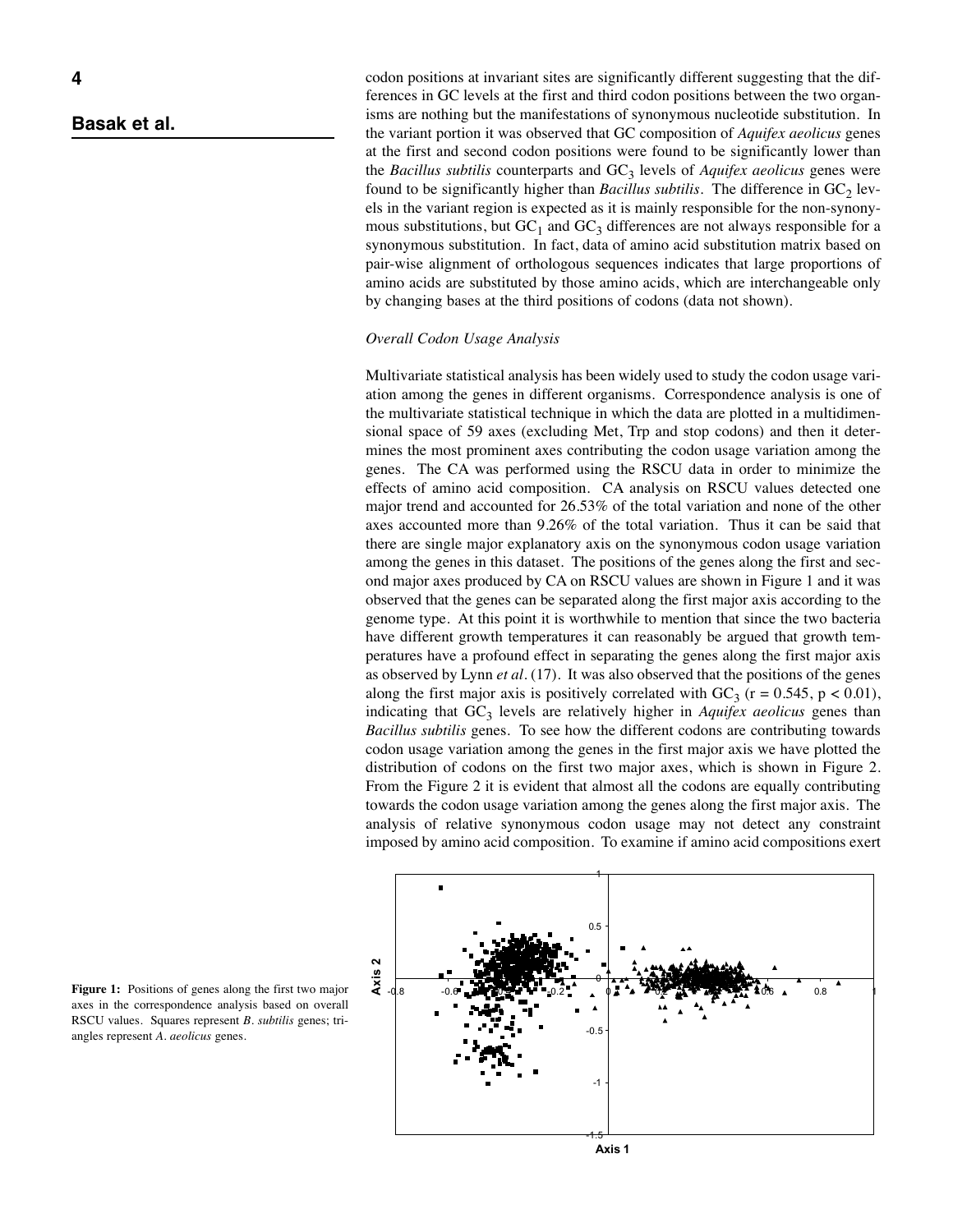any constraint on synonymous codon usage we also performed CA on simple codon count. It was observed that CA on codon count accounted for 28.50% and 7.13% of the total variation on the first and second major axes respectively. The positions of genes along the first and second major axes produced by CA on codon counts (shown in Fig. 3) are very similar to the figure produced by CA on RSCU values (Fig. 2). Thus it is evident that amino acid composition does not exert any constraint in separating the genes according to their synonymous codon usage.



*Running Title Needed*

**Figure 2:** Distribution of synonymous codons along the first and second major axes of the correspondence analysis on RSCU values.

**Figure 3:** Positions of genes along the first two major axes in the correspondence analysis based on codon counts. Squares represent *B. subtilis* genes; triangles represent *A. aeolicus* genes.

*Overall Amino Acid Usage Analysis*

Correspondence analysis was carried out on the amino acid composition of the encoded proteins with an aim to understand the possible functional adaptations of the encoded proteins in these two organisms having different optimal growth temperatures. Correspondence analysis on relative amino acid usages actually plot the data in a multidimensional space of 20 axes and then it determines the most prominent axes contributing the relative amino acid usage variation among the genes. CA on relative amino acid usages accounted for 16.98% and 13.77% of the total variation in protein amino acid content respectively. When the positions of the genes against the first two major axes are plotted (Fig. 4) it was observed that the genes along the horizontal axis are highly correlated with the hydrophobicity of the encoded proteins ( $r = -0.837$ ,  $p < 0.01$ ). We have not found any significant correlation between the positions of the genes along the first major axis produced by CA on amino acid usage with  $GC_3$ . These results indicate that  $GC_3$  levels have practically no effect in differentiating the genes according to the amino acid usages along the first major axis. In the second major axis the genes are separated according to the growth temperature of the organisms and it was also observed that the positions of the genes along the second major axis is significantly corre-

-1.2

**Axis 1**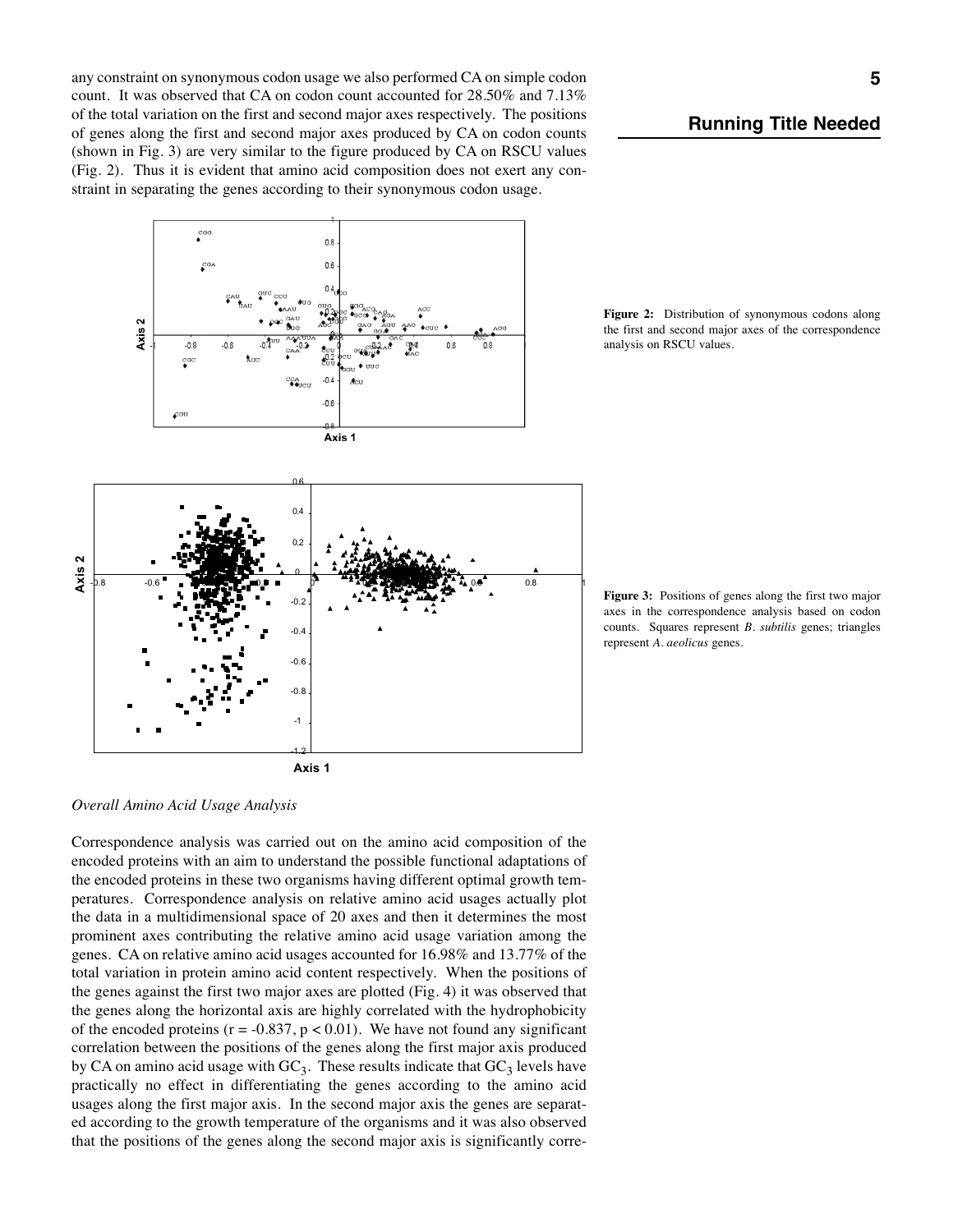

lated with GC<sub>3</sub> (r = 0.276, p < 0.01) as well as with GC<sub>(1+2)</sub> (r = -0.697, p < 0.01). This trend suggests that both  $GC_3$  and  $GC_{(1+2)}$  levels can explain variation along the second major axis according to the amino acid usages.



It should be noted that CA on overall relative amino acid usage discriminate the genes according to the growth temperature of the organisms along the second major axis whereas CA on overall RSCU or simple codon count differentiates the genes according to the growth temperature of the organisms along the first major axis. Since the variant portions contain the information about the sequence divergence we have performed CA on relative amino acid usages of variant portions only. Figure 5 shows the positions of the genes along the first two major axes. The first and second major axes accounted for 19.65% and 13.15% of the total variation on the relative amino acid usages in this data set respectively. Thus it may be inferred that amino acid composition of invariant portions imposes some constraints on the overall relative amino acid composition, which is responsible in preventing the genes to be discriminated according to their growth temperature on the first major axis. On the other hand overall codon usage variation between the two organisms is strong enough to separate the genes along the first major axis according to their growth temperature. It was also observed that the positions of the genes along the first major axis are significantly correlated with the  $GC_3$  levels of the variant portions of the genes. This result suggests that  $GC_3$  levels can explain variation in amino acid usage along the first major axis according to the growth temperature of the organisms. These results prompted us to make a detailed study to investigate the influences of base composition on the evolution of encoded proteins in different secondary structures of proteins.



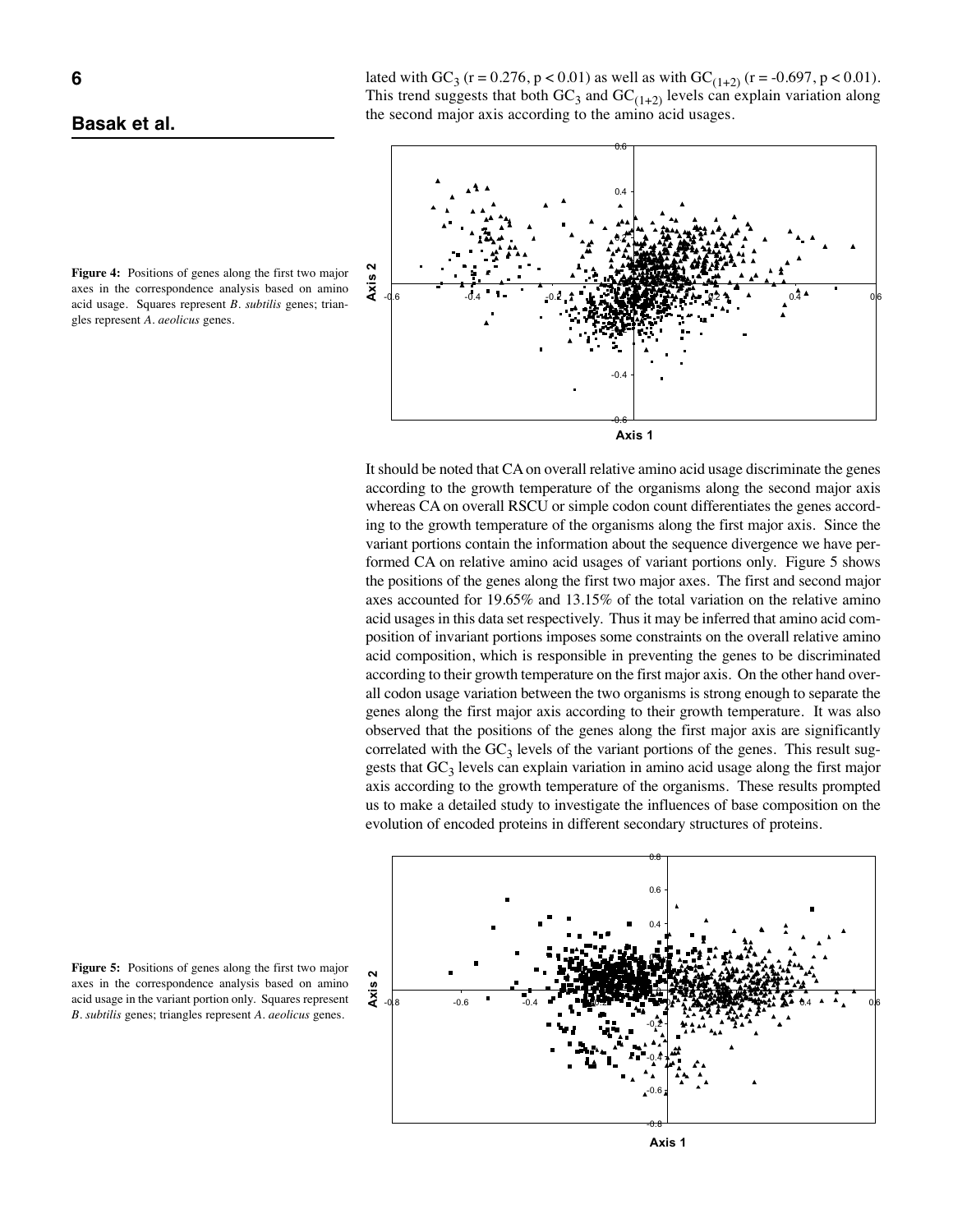Table I shows the average levels of  $GC_{(1+2)}$  and  $GC_3$  in three different predicted secondary structures of the two bacteria and the corresponding p values of their differences.

From the Table I it is evident that in helix structure of thermophilic bacteria,  $GC_{(1+2)}$  levels are much lower than its mesophilic counterparts, whereas the opposite is true for the  $GC_3$  levels. The average levels of their differences for both  $GC_3$ and  $GC_{(1+2)}$  are quite high and their p values have almost in the same order of magnitude. Since  $GC_{(1+2)}$  decreases in the thermophilic organism, so one might expect amino acids whose occurrences are higher in thermophilic organism must be ATrich. But no conclusion can be drawn whether the increase in  $GC<sub>3</sub>$  levels have any role in changing amino acids from mesophilic to thermophilic bacteria.

In coil region it was observed that the differences in average levels of  $GC_3$  is much higher than the differences in average levels of  $GC_{(1+2)}$ . The pair-wise comparison of  $GC_3$  levels between the two bacteria shows that p value is much lower (p < 2.71)  $\times$  10<sup>-40</sup>) than their GC<sub>(1+2)</sub> levels (p < 2.53  $\times$  10<sup>-7</sup>). Since a large number of amino acids whose occurrences are statistically significant in coil structure, the influence of  $GC<sub>3</sub>$  in changing one amino acid to another can not be ruled out.

In strand structure the average level of  $GC_{(1+2)}$  is does not differ significantly. The levels of GC<sub>3</sub> though differ significantly ( $p < 1.09 \times 10^{-3}$ ), the differences in average levels of  $GC_3$  is not so high as in helix and coil structures.

#### *Correspondence Analysis on Three Different Secondary Structures*

Correspondence analyses on RSCU values have been carried out on the helix and coil structures. Correspondence analysis on strand structure could not be performed due to its very small length. It was observed that in both helix and coil structures the genes were separated according to their growth temperatures along first major axis as observed in overall codon usage analyses for the two bacteria.

CA on relative amino acid usages in helix and coil structures gave the same trend as observed in the overall amino acid usages. It was also observed that  $GC_{(1+2)}$  levels are significantly correlated with the positions of the genes along the first major axis in both helix ( $r = 0.239$ ;  $P < 0.01$ ) and coil structure ( $r = 0.354$ ;  $P < 0.01$ ). It is also interesting to note that  $GC_3$  levels are significantly correlated with the positions of the genes along the first major axis only in coil structure, but not in the helix structure. These results suggest that the differences in  $GC<sub>3</sub>$  levels between the two bacteria have practically no effect in differentiating the genes according to their amino acid usage in the helix structure. Since we have taken two eubacteria having almost similar GC composition, so GC directional pressure is not effective in this study. Undoubtedly, temperature is the most important selection pressure that has to be considered in mesophilic-thermophilic comparison.

Considering the nature of the most important selection pressure in our study, one might be tempted to see whether this selection pressure is equally effective at the protein level as well as nucleotide level. In our study we have seen that ten amino acids (Phe, Leu, Ile, Val, Pro, Tyr, Lys, Glu, Trp, Arg) have been increased in thermophilic *Aquifex aeolicus* (Table II). Surprisingly, the thermolabile amino acids (Asn, Gln, Met, Cys) have been avoided at higher temperature and we can say that this avoidance is due to the selection at higher temperature. So selection pressure is acting on the amino acid level, which supports the results of Kreil *et al.* (25). On the other hand, data of amino acid substitution matrix based on pair-wise alignment of orthologous sequences indicates that a large proportion of lysine in *B. subtilis* has been converted into arginine in *A. aeolicus.* Identical results were observed by

# *Running Title Needed*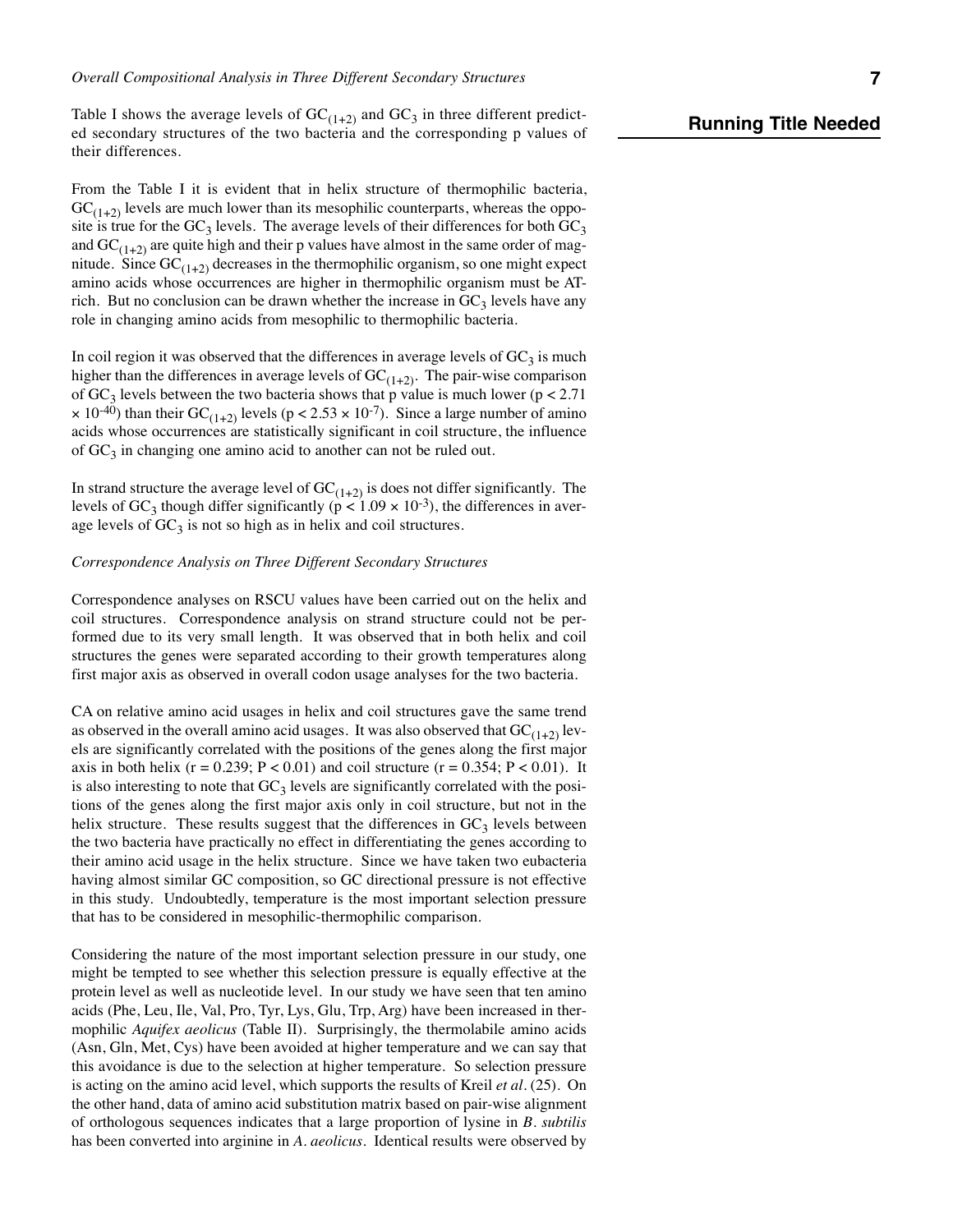comparing the genomes of *Corynebacterium efficiens* and *Corynebacterium glutamicum* and substitution of lysine to arginine has been described to contribute the protein stability at high temperature (26) and it has been argued that the mechanism of thermo stabilization depends on the resonance stabilization effect of arginine residues (27). Another important substitution is from serine in *B. subtilis* to alanine in *A. aeolicus,* which has earlier been described to stabilize the protein by increasing the hydrophobic interaction (26, 28).

**Table II** Amino acid composition of *A.aeolicus* and *B.subtilis* genes.

| A.aeolicus | <b>B.</b> subtilis | p-value                |
|------------|--------------------|------------------------|
| 4.59       | 3.88               | $5.38\times10^{-08}$   |
| 10.12      | 9.17               | $8.17\times10^{-08}$   |
| 7.56       | 7.28               | $3.85 \times 10^{-02}$ |
| 2.09       | 2.78               | $2.51\times10^{-22}$   |
| 8.42       | 7.48               | $4.64 \times 10^{-13}$ |
| 4.56       | 5.68               | $1.51\times10^{-24}$   |
| 4.09       | 3.59               | $1.71\times10^{-08}$   |
| 4.17       | 5.40               | $1.55 \times 10^{-34}$ |
| 6.21       | 8.02               | $9.62\times10^{-33}$   |
| 3.64       | 2.87               | $5.98\times10^{-20}$   |
| 1.63       | 2.28               | $2.09\times10^{-19}$   |
| 2.11       | 3.60               | $3.36\times10^{-50}$   |
| 3.30       | 3.81               | $3.90\times10^{-08}$   |
| 9.58       | 7.32               | $3.09\times10^{-36}$   |
| 4.21       | 5.27               | $6.09\times10^{-22}$   |
| 9.64       | 7.77               | $7.93\times10^{-23}$   |
| 0.84       | 0.89               | n.s.                   |
| 0.82       | 0.71               | $1.24 \times 10^{-02}$ |
| 5.18       | 4.71               | $1.24 \times 10^{-03}$ |
| 7.15       | 7.40               | n.s.                   |
|            |                    |                        |

Although, *B. subtilis* and *A. aeolicus* have same genomic (G+C) composition, all the preferred amino acids in thermophiles cannot be interpreted as evidence for thermal adaptation, because apart from the changes in (G+C) compositions, there are other processes, which could cause differences in amino acid usages (15). McDonald *et al.* (12) showed significant variation of nine amino acids (Glu, Ile, Lys, Met, Asn, Gln, Arg, Ser and Thr) between thermophile and mesophile in the archaeal genus *Methanococcus* and surprisingly these nine amino acids were also varying significantly in our study (Table II). From these results it can reasonably be argued that differences of those nine amino acids between thermophilic and mesophilic comparisons might be due to the adaptation of thermophilic proteins at higher temperature. However, there are other nine amino acids, which were found to vary between *B. subtilis*, and *A. aeolicus* and the differences of these nine amino acids might be due to the several environmental factors other than temperature.

Bio-energetic costs of different amino acids may also have significant role in asymmetrical substitution patterns for various pairs of amino acids. Amino acids with lower bio-energetic costs are favored over functionally equivalent amino acids (14). The relative bio-energetic costs of different amino acids, which were found to vary among different species depends on (i) availability for uptake of each amino acid in the environment, (ii) the biosynthetic pathways used to synthesize each amino acid and (iii) the abundance of raw materials in the environment for biosynthesis (15). For example, the thermophile *A. aeolicus* is a chemolithoautotroph (*i.e.*, it uses an inorganic carbon source for biosynthesis) (29). The mesophile *B. subtilis* generally lives in soil, water resources and in association with plants (30). Therefore at aligned sites in protein sequences where two or more amino acids are functionally equivalent, the one that is most abundant in its environment would be favored in *B. subtilis*, while the one with the lowest cost of biosynthesis would be favored in *A. aeolicus*.

*Basak et al.*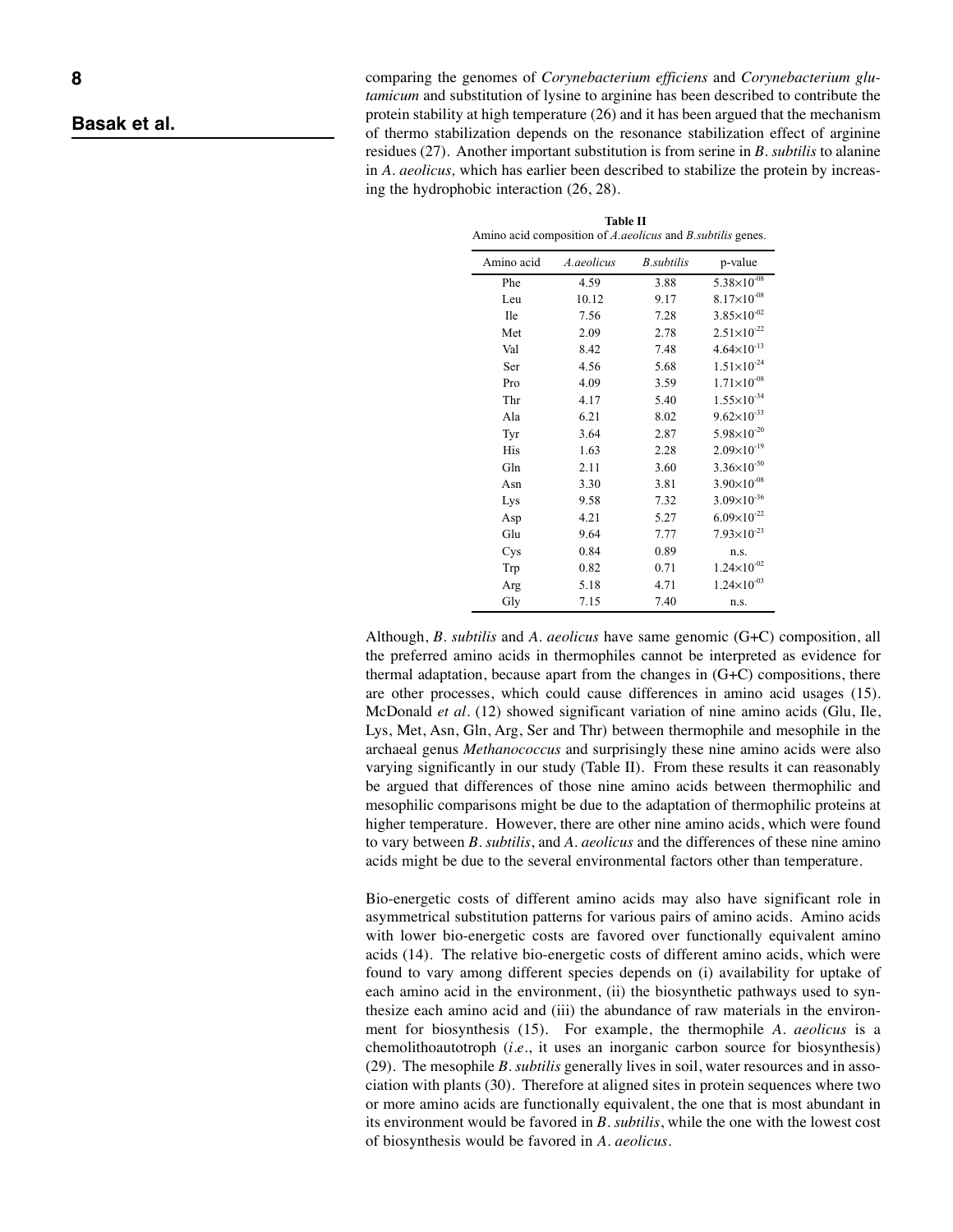At the nucleotide level it has been observed that the coding sequences of thermophiles are relatively rich in purines (31) and it was also argued that purine can serve an adaptive function in promoting RNA stability, possibly by stabilizing tertiary structures (32-34). In our study, we also found an increase in the purine content at higher temperature. We have observed about 3% increase in purine content in the thermophilic bacteria. Moreover, we also obtained a significant correlation between the positions of the genes along the second major axis produced by correspondence analysis on amino acid usages with  $GC_3$  and purine contents.

Singer & Hickey (18) rightly pointed out that purine enrichment cannot provide a complete explanation for changes in amino acid frequencies; and our study clearly demonstrate that along with purine,  $GC_3$  is also a major factor for changes in amino acid frequencies.

Although it has been known that the frequencies of some codons and amino acids correlate with nucleotide content, one aspect has remained unclear: correlations could exist because selection for a particular codon or amino-acid usage produces a particular nucleotide content, or because mutation towards a particular nucleotide content determines codon and amino acid usage. Or these two hypotheses are not mutually exclusive and may both play a role.

Singer & Hickey (18) rejects the hypothesis that the differences at the amino acid level are the reflections of underlying differences at the nucleotide contents. Our results with these two bacteria do not agree with the conclusion made by Singer and Hickey (18) as we got significant correlation between the positions of the genes along the second major axis with  $GC_3$  composition as well as purine content.

In the same article Singer and Hickey (18) considered the alternative hypothesis, *i.e.*, the selection at the amino acid level, could explain the differences at the nucleotide level. They rejected this alternative hypothesis based on the results obtained from correspondence analysis on RSCU and discriminant function analysis and assuming that third codon positions have little relationships to the coding capacity. Our results are also in agreement with the suggestion made by Singer and Hickey. In our study CA on RSCU values shows that the genes can be separated along the first major axis according to the growth temperature of the organisms. CA on codon counts is very similar to the figure produced by CA on RSCU values. Thus it is evident that amino acid composition does not exert any constraint in separating the genes according to their synonymous codon usage.

In summary, our study reveals that selection pressure is acting on both the aminoacid level as well as on nucleotide level and this action of selection pressure has been observed in all the three protein secondary structures. Purine and  $GC_3$  enrichment are pervasive and occurs in all three secondary structures.  $GC_3$  composition influences the amino acid usage only in the coil structure but not in helix structure. Regardless of the structural unit at which the selection takes place, a positive outcome of our study reveals that natural selection maximizes the biological function of both protein and DNA at high growth temperature.

### *Acknowledgements*

Authors are thankful to the Department of Biotechnology, Government of India, for the financial help.

*References and Footnotes*

- 1. G. Bernardi and G. Bernardi. *J. Mol. Evol. 24*, 1-11 (1986).
- 2. G. Bernardi. *Gene 241*, 3-17 (2000).
- 3. A. Wada and A. Suyama. *Prog. Biophys. Mol. Biol. 47*, 113-157 (1986).
- 4. N. Galtier and J. R. Lobry. *J. Mol. Evol. 44*, 632-636 (1997).
- 5. A. Muto and S. Osawa. *Proc. Natl. Acad. Sci. 84*, 166-169 (1987).

# *Running Title Needed*